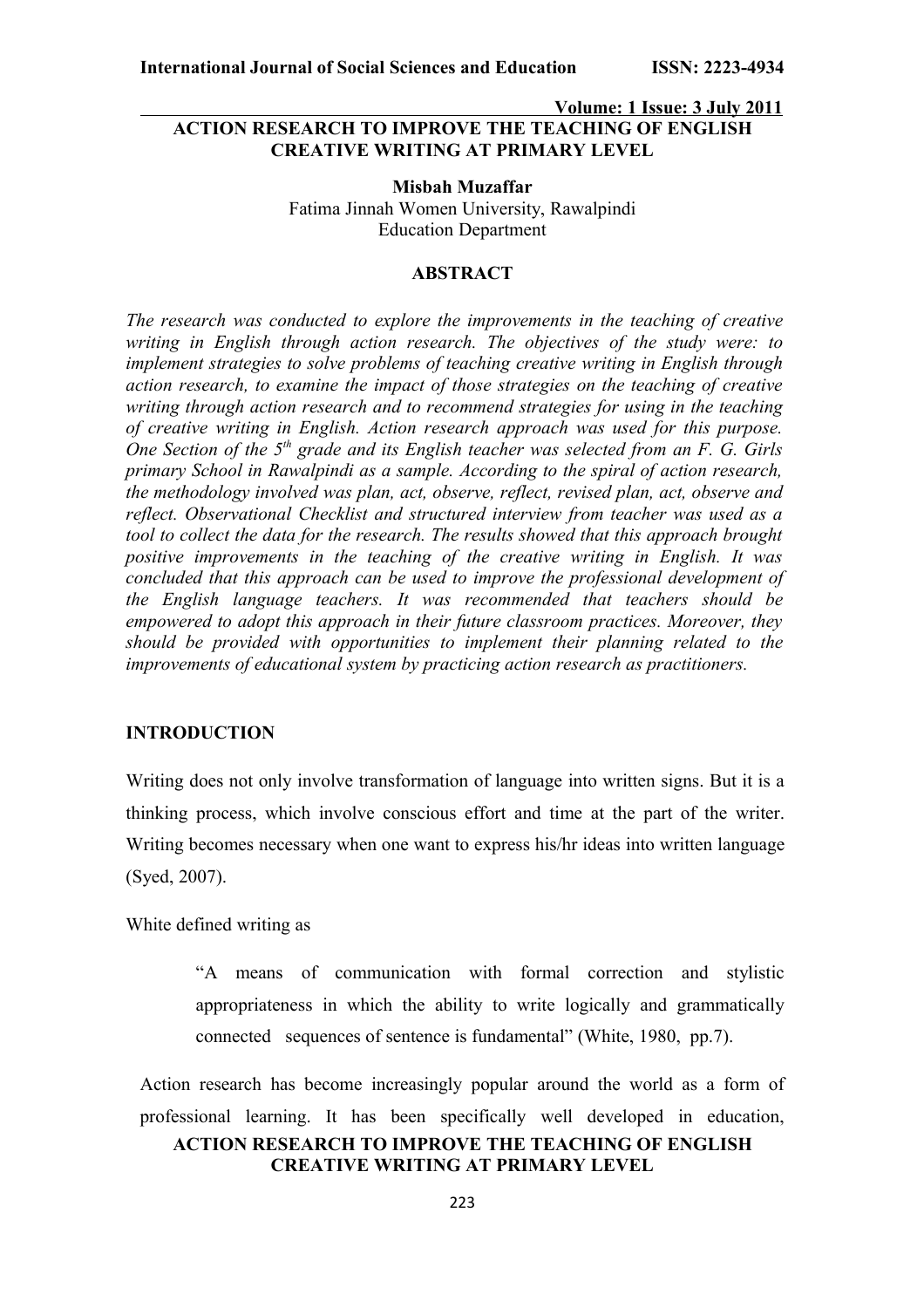specifically in teaching and is now used widely across the profession. The aim of action research is to solve immediate and critical day to day problems.

Action research is well defined as:

"Action research is a form of collective self-reflective inquiry undertaken by participants in social situations in order to improve the rationality and justice of their own social or educational -practices, as well as their understanding of these practices and the situations in which these practices are carried out" (Kemmis and Taggert,1990, p. 5).

Creative writing became popular in mid 60s in junior and secondary schools and came to be seen by some as true judgment of literacy. It gives free rein to pupil spontaneous expressive reaction and the result could be impressive and this free expression can be the result of grammar exercises, comprehension tests & formal essays. Writing involve mastery of different sub skills such as spelling, the organization of ideas, paragraph construction, the use of linkage devices to show cohesion, punctualization, nominalization(forming noun form other part of speech), the use of referent words and an ability to manipulate various types of clauses (Osborn, 2005).

Basically, writing process involves three steps which are **Composition, Transcription, and Review**. All writings are gone through these steps.

As Composition, transcription and reviewing are the writing process that all writers use, it is important for the teachers to introduce the children's with each of these aspects, teach the strategies needed to undertake each stage and give time to undertake each part of the process

It is important for the teacher to keep in the mind purpose and level of audience in the classroom while teaching writing in the classroom. Teacher should focus on the effective use of language in teaching writing. Different strategies for teaching writing like modeling the writing process, imitating written text, or joints construction of texts, and practice in independent writing, will help the children's to get confidence over their writing and become fluent writers(Winch et al., 2006).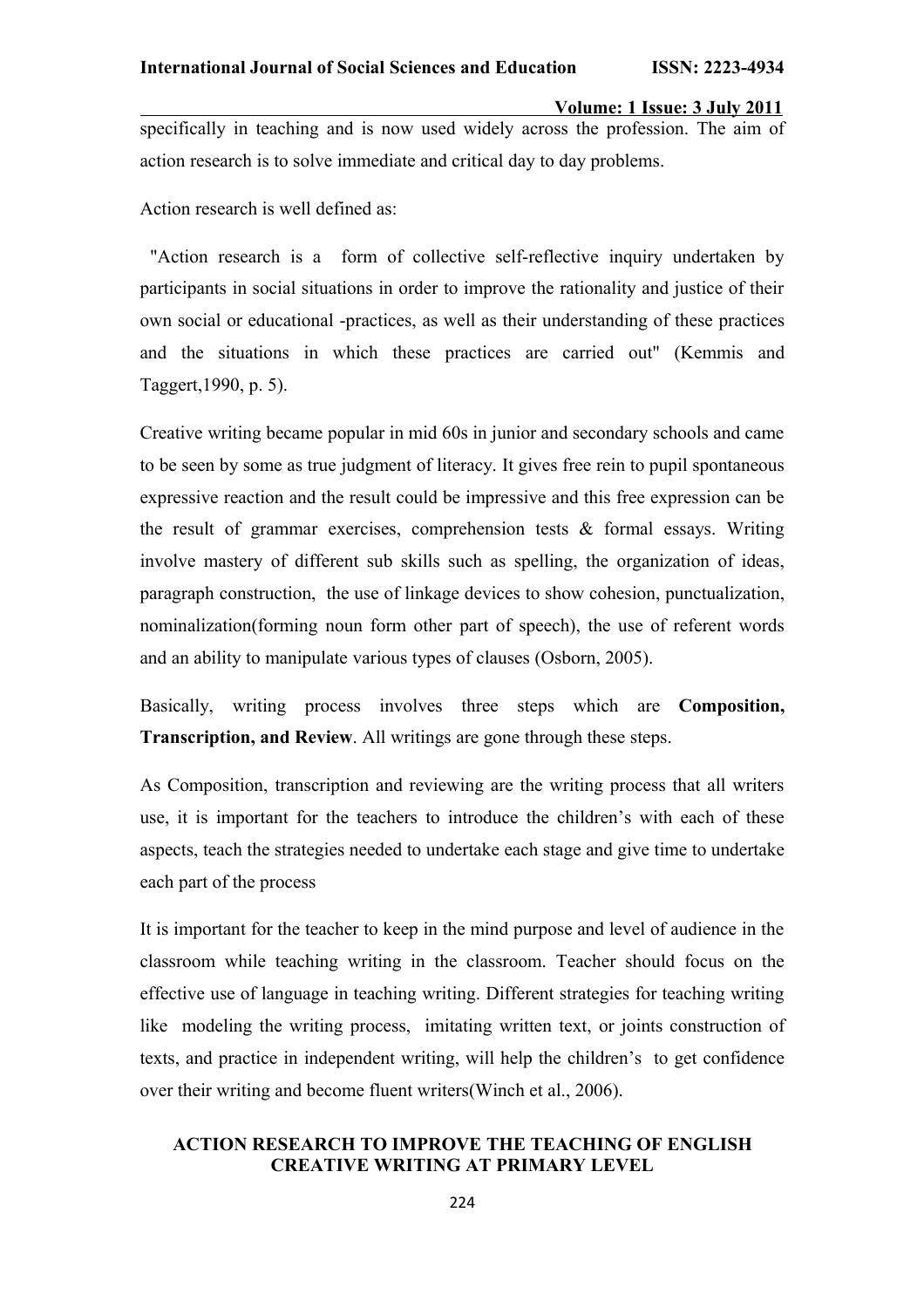**Volume: 1 Issue: 3 July 2011** One of the primary goal of education is to produce such type of the students who intrinsically engage in literacy activities such as the reading and writing. So it is important to determine the factors that motivate the students to regularly engage them in writing. Teacher can use the different motivational strategies to generate student's interest in writing process (Byrnes & Wasik, 2009).

Almost all teachers have some certain abilities which can contribute to the research skills. It is important for teachers to identify their set of skills. Each teacher has their own set of skills like some teachers have ability to collect and interpret statistical data while others in retrospective accounts the key moments of lesson. It is necessary that teacher use their own particular strengths while doing research. Teacher starts her/his research in different context which imposes different constraints. So action research should be designed in a way which can be easily implemented within the pattern of constraints existing in the school. There can be different context for using the action research in the classroom like can be used for the selection of the appropriate teaching methods, learning strategies, improving the methods of assessment and encouraging positive attitude to work etc. (Cohen & Manion, 1994).

Ings (2007) suggested that teachers should be encouraged and supported to use a range of approaches to the teaching of writing and must given time to reflect on what is being learned through these approaches.

Burns (2010) cited Margater, that by reflecting on her own teaching practices she find outs some flaws in her teaching of writing. By carrying out action research she found some useful ways to facilitate her students learning and motivate them for learning. Further Burner, viewed that action research explored the reason of students writing problems and what type of strategies could use to solve their writing problems. Students were sensitized to the difference between formal and informal English, and were given a variety of writing assignments and helped them in grammar.

Action research can be used for improving the teaching of creative writing in English. The study may help the teachers to reflect on their own teaching practices and thereby improving the quality of teaching learning process. The study orientated the teachers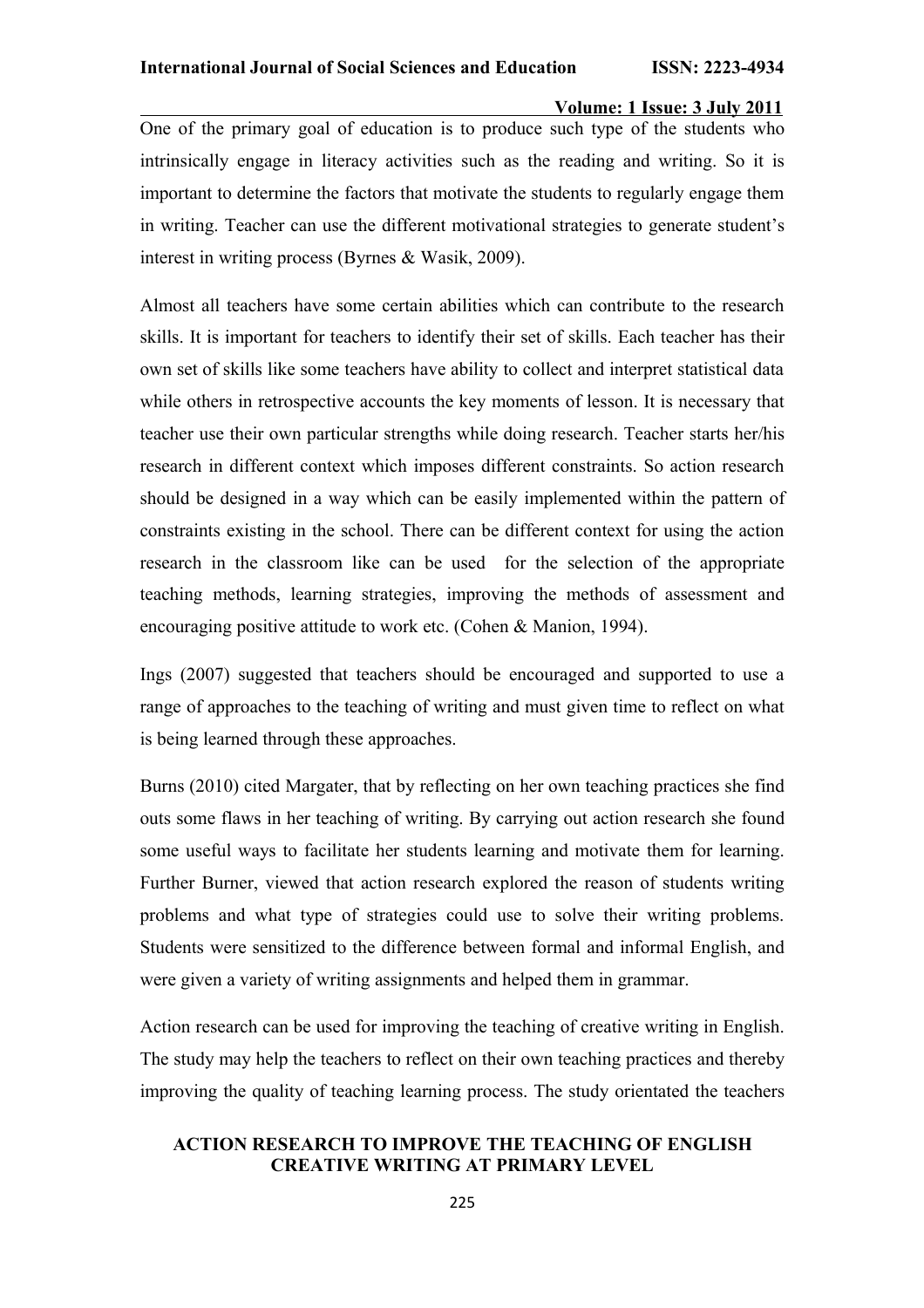**Volume: 1 Issue: 3 July 2011** with action research. It has identified the problems of teaching creative writing through action research. The study examined improvements in teaching of creative writing by carrying out action research, after using innovative and latest strategies in teaching. The changes have been assessed through observing pupils.

## **METHODOLOGY**

The study examined the effectiveness of action research on the teaching of creative writing in English at Primary level. It involved mutual work of both class teacher and researcher. Following methodology was used by the researcher in the research.

The study aimed at improving the teaching of creative writing in English at primary level.

The objectives of the study were:

- $\triangleright$  To implement strategies to solve problems of teaching creative writing in English through action research.
- $\triangleright$  To examine the impact of those strategies on the teaching of creative writing in English through action research
- $\triangleright$  To recommend strategies for using in the teaching of creative writing in English

Action research proves to be helpful in bringing improvements in the teaching of the creative writing in English.

The study involved two types of variables. Action research as independent variable and improvement in the teaching of creative writing in English was dependent variable. Action research has potential to produce change quickly because it is carried out by educators in their own work settings. It encourages educators to become involved in research as a way to improve their own practice through their knowledge, power and skills.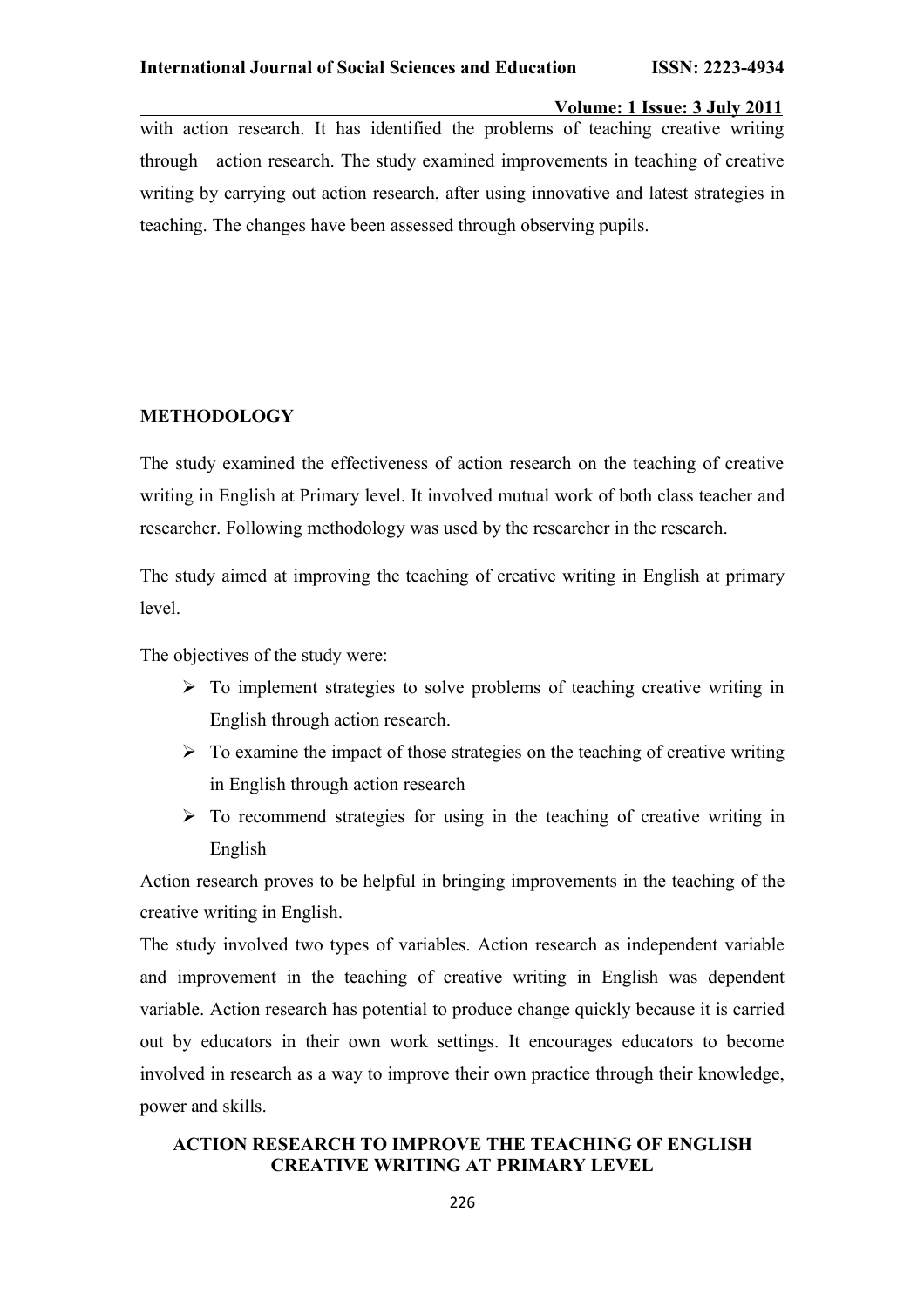Research approach was both qualitative and quantitative. The action research design was used in the study. New and innovative strategies were used to teach the creative writing in English subject for example, flash card activities, spelling sheets, word sheets, puzzling words, tenses activities, group work, usage of incentives and behavior modification strategies. Moreover, during research only single method was not used to teach the concept of creative writing in English but interactive teaching methodologies were used to teach the concept of creative writing in English subject. The teaching approach was not teacher centered but was student centered. Students were empowered and had the freedom of decision making. Teacher was helped to use and adopt these interactive teaching methodologies and match her teaching methodologies with the various needs of the students. To measure the improvements, observational checklist was used. There were four steps of conducting research: First was identifying the research problem, gathering necessary information, analyzing and interpreting the data and sharing the results with the participant, and developing an action plan.

The schools of Rawalpindi were the population of the study. There are no limits of gender and age among the students. Both private and public schools were the subject of the study. Researcher has worked along with teacher as helper and collaborative researcher.

Non probability sampling method was used for selecting sample. In non probability sampling, purposive sampling technique was used. Purposive sampling highlights the importance of conscious decision making in non random sampling. Only one class (grade 5) was chosen as the sample of the study. The strength of the class was 36 students. The sample was selected from a government sector primary school in Rawalpindi.

Action researchers develop and use a wide variety of quantitative method to collect data. Pre and post observations were used. The pre and post observational checklist was used to measure the results. The interest and understanding level of the students was examined through observations. During observations a checklist was used. The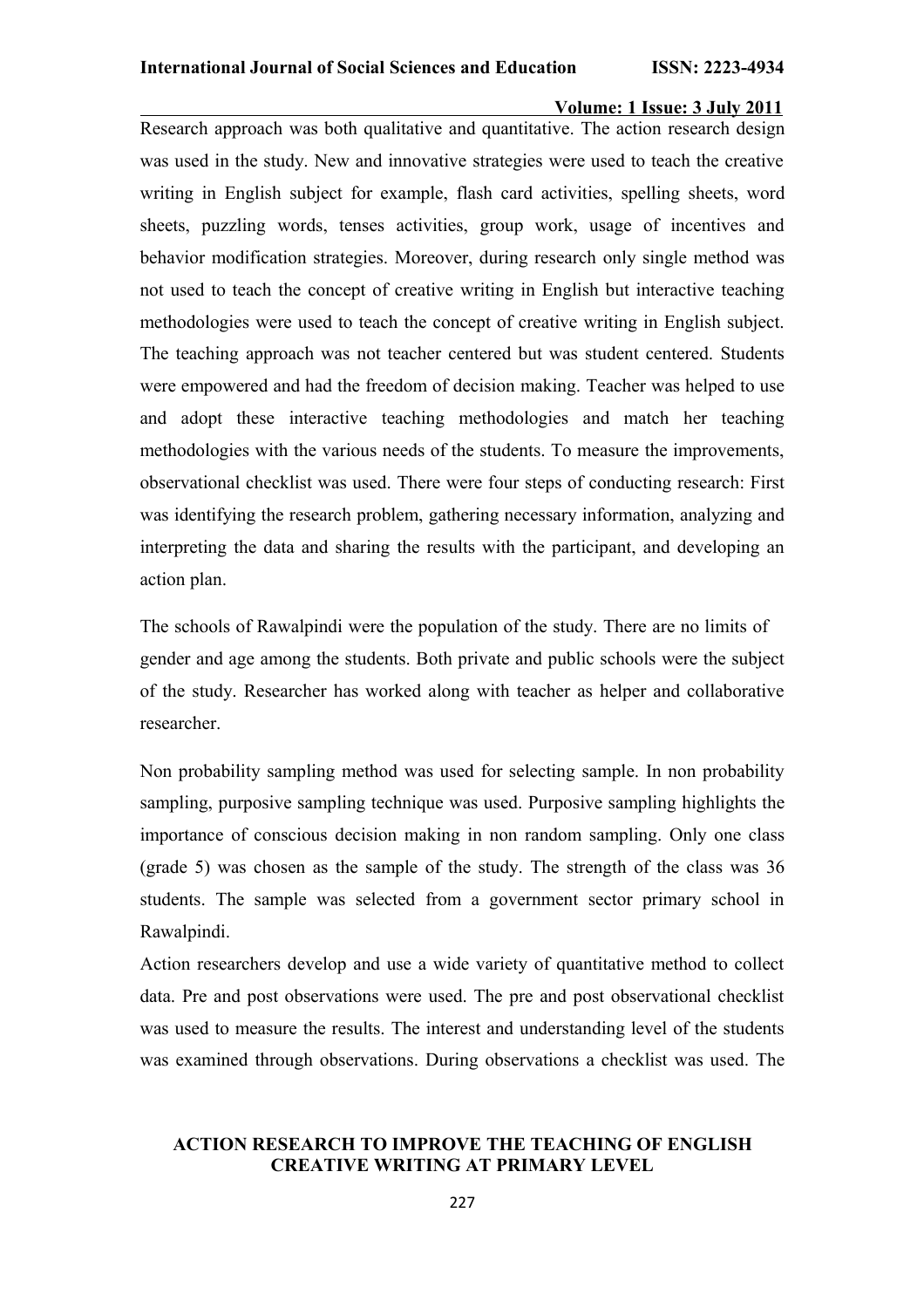checklist includes skills that researcher hope to see in students. Teacher's opinion was measured through structured interview.

Pilot testing of both tools (observation checklist and structured interview from teacher) was conducted after the careful considerations. Two principals of F.G. Primary schools and two class teachers of English subject were requested to evaluate the efficiency of observational checklist. It was verified by the five university teachers from Fatima Jinnah Women University, Rawalpindi.

The research has undertaken the following procedure.

The action research cycle was started through situational analysis. One week was spent to collect data for pre observation and to see the nature of teaching in the classroom. The researcher recorded the teaching styles, classroom environment and students difficulties in learning creative writing in English subject. Second Phase was of planning in which a plan was designed according to the situational analysis. In third act phase, the material was implemented which was planned at the previous stage. After applying new methodologies and using students centered approach, the impact of those changes was observed through post observational checklist. There were significant differences in the recorded information before conducting the action research and after applying the planned material and methodologies. The researcher analyzed and reflects on the results of the observational checklist to reflect on the changing. After reflection on previous results and changing, revised plan was made. In revised plan, some techniques were planned for behavioral and time management problems. It was observed that these aspects were neglected in the first research cycle.

#### **RESULT ANALYSIS**

Coding was given to the different responses. Results of each section were computed. Description follows as under:

**Coding to different responses**: Yes (3), to some extent (2), No (1)

**Levels:** Lower: 0-12 Average: 13-25 High: 26-38

**Table 1: Classroom organization**

| <b>Pre observation</b>   Level(Pre) | Post        | Level(post) | <b>Remarks</b> |
|-------------------------------------|-------------|-------------|----------------|
|                                     | observation |             |                |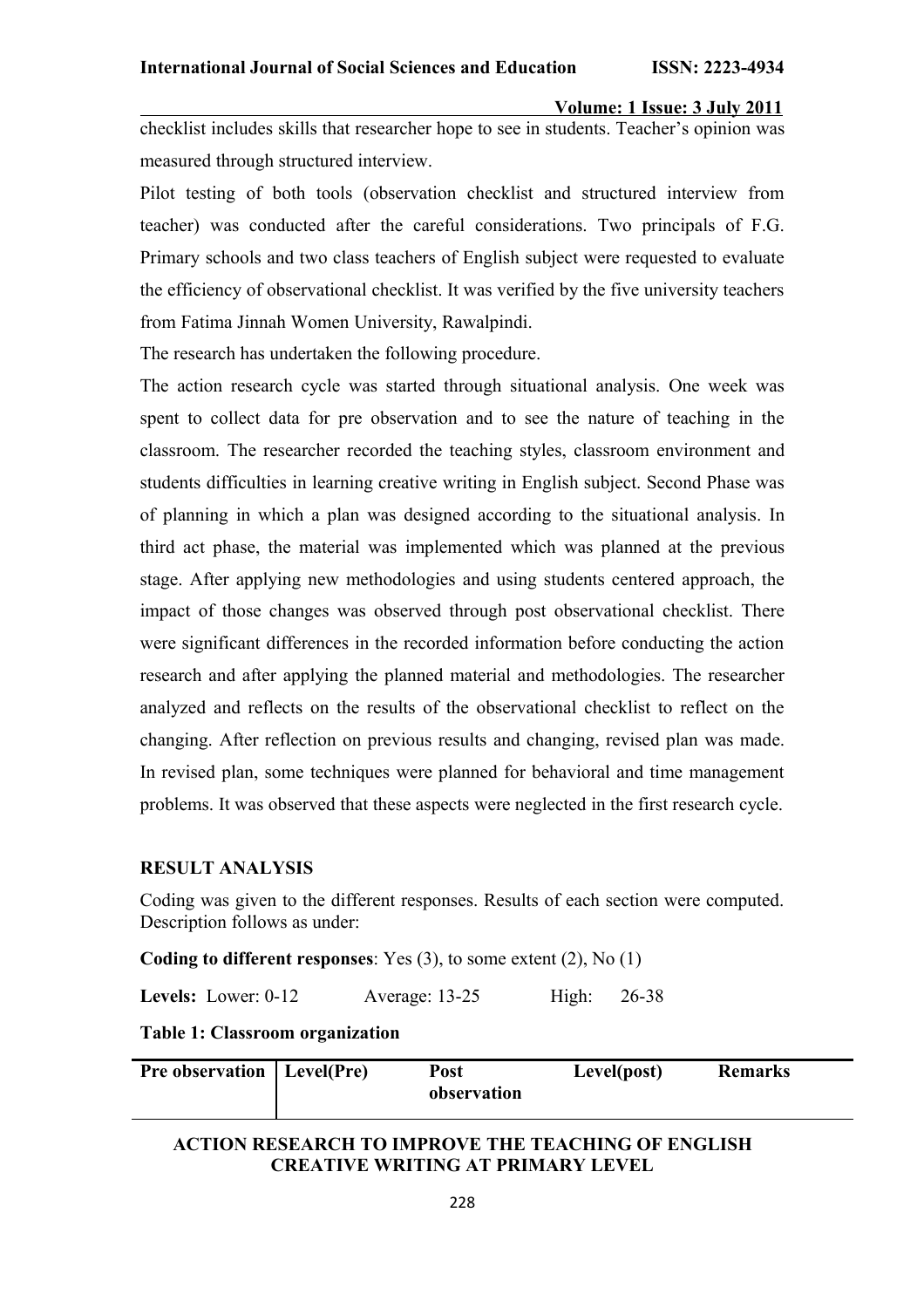|    |         |    |      | Volume: 1 Issue: 3 July 2011                                                                                                         |
|----|---------|----|------|--------------------------------------------------------------------------------------------------------------------------------------|
| 15 | Average | 26 | High | There is<br>difference of 11<br>between both<br>observations<br>which is<br>showing<br>improvements in<br>classroom<br>organization. |

Table: 1 is about classroom organization. Results are showing the greater difference between pre and post observations.

# **Table 2: Beginning of the lesson**

| Pre observation | Level(Pre) | <b>Post</b><br>observation | Level(post) | <b>Remarks</b>                                                                                                                                              |
|-----------------|------------|----------------------------|-------------|-------------------------------------------------------------------------------------------------------------------------------------------------------------|
| <b>16</b>       | Average    | 26                         | High        | is<br>This<br>table<br>showing<br>the<br>difference of 10<br>between pre and<br>post observation.<br>Results<br>are<br>showing progress<br>in this section. |

This table was about beginning of the lesson. Results of pre and post observations showed

progress in teacher's teaching practices in this section.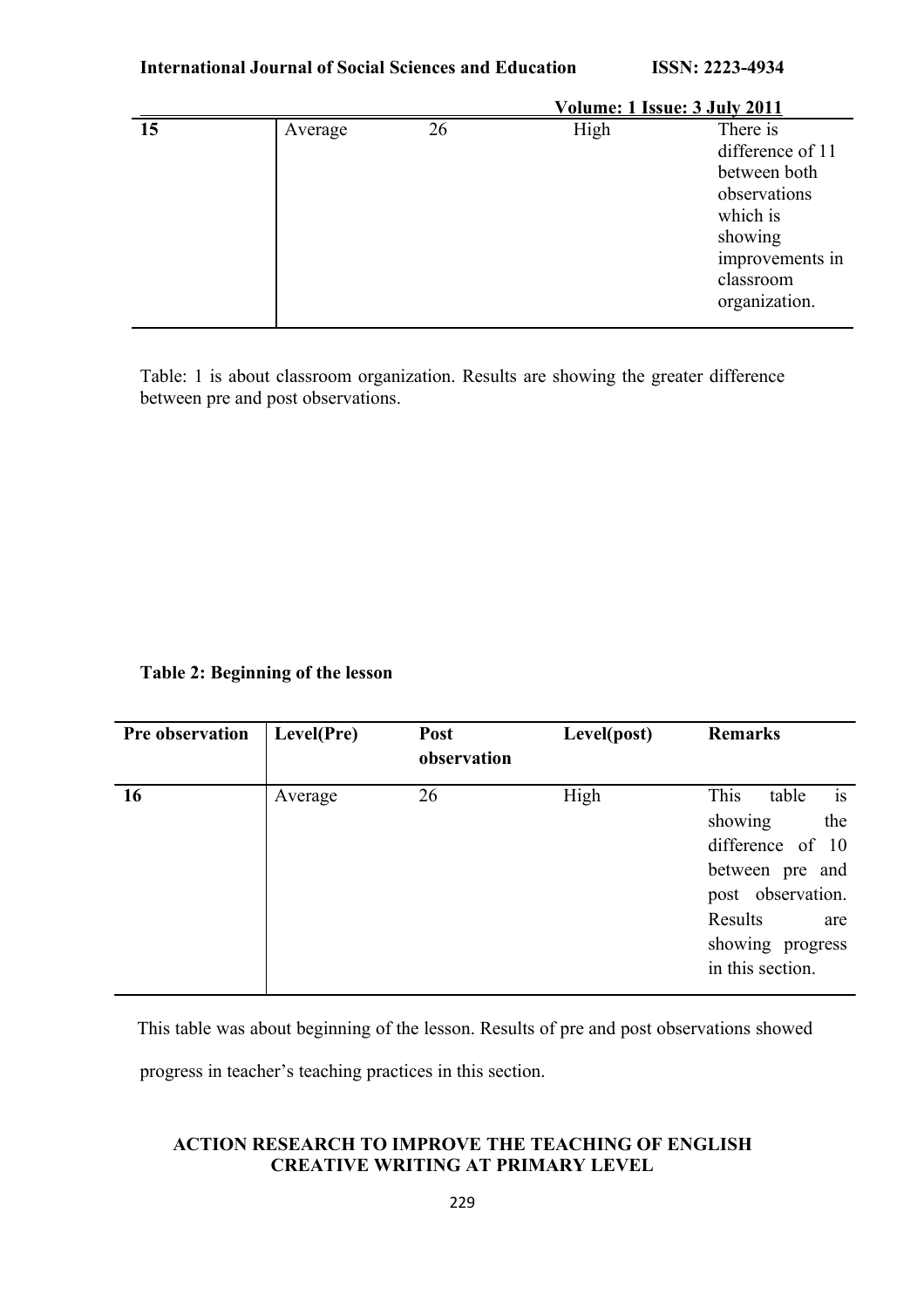| <b>Pre</b><br>observation | Level(Pre) | Post<br>observation | Level(post) | <b>Remarks</b>                                                                                                                                       |
|---------------------------|------------|---------------------|-------------|------------------------------------------------------------------------------------------------------------------------------------------------------|
| 16                        | Average    | 28                  | High        | Here is difference of 12<br>both<br>between<br>observations.<br>This<br><sup>is</sup><br>indicating<br>the<br>this<br>improvements<br>1n<br>section. |

## **Table 3: During the lesson**

conducting the research.

| This table shows the data observed during the lesson. Results showed the difference of 12 |
|-------------------------------------------------------------------------------------------|
| between pre and post observations and also indicated improvements in this section after   |

**Table 4: Instructions for creative writing during the lesson**

| Level(Pre)<br>Pre<br>observation | <b>Post</b><br>observation | Level(post) | <b>Remarks</b>                                                                                                                                             |
|----------------------------------|----------------------------|-------------|------------------------------------------------------------------------------------------------------------------------------------------------------------|
| 17<br>Average                    | 34                         | High        | There is the difference<br>17<br>which<br>of<br><b>1S</b><br>indicating progress in<br>instructions<br>for<br>the<br>creative writing during<br>the lesson |

This table includes items about the instruction for creative writing during the lesson. As before conducting the research, different interactive activities were not used by the teacher so results of pre and post observations showed greater difference between two.

**Table 5: Ending of the lesson**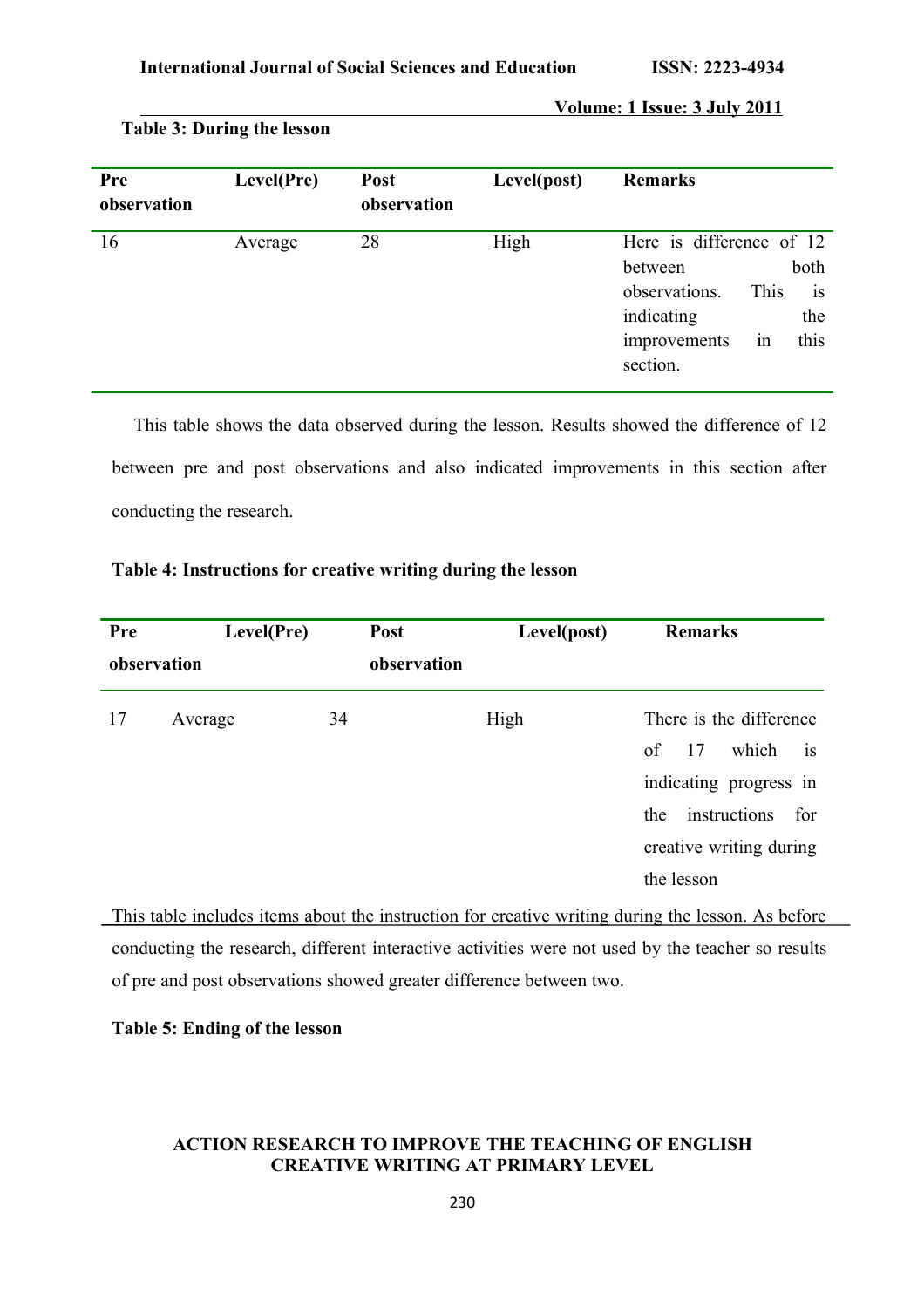**International Journal of Social Sciences and Education ISSN: 2223-4934**

|                 |            | <u>VOIUME: 1 ISSUE: 3 JUIV ZUI I</u> |             |                  |
|-----------------|------------|--------------------------------------|-------------|------------------|
| Pre observation | Level(Pre) | Post                                 | Level(post) | <b>Remarks</b>   |
|                 |            | observation                          |             |                  |
| 17              | Average    | 27                                   | High        | Difference, in   |
|                 |            |                                      |             | this section, of |
|                 |            |                                      |             | which is<br>10   |
|                 |            |                                      |             | showing          |
|                 |            |                                      |             | major            |
|                 |            |                                      |             | difference       |
|                 |            |                                      |             | between both     |
|                 |            |                                      |             | sections.        |
|                 |            |                                      |             |                  |

 **Volume: 1 Issue: 3 July 2011**

This table is about ending of the lesson. Results of pre and post observations showed major difference between them which was the difference of 10.

## **RESULTS & DISCUSSION**

The data was collected through pre and post observational checklist and interview from teacher. Quantitative method was used to interpret observational checklist designed by researcher. Coding was given to different responses in the observational checklist.

The checklist was designed to measure the improvements in the teaching of creative writing in English subject through action research. Pre and post observations were included for computing the results.

Second language learning is usually considered a difficult task. Many teachers usually face a lot of difficulty in teaching English language. They are not aware of different techniques and strategies to teach English language. While keeping in view all of these problems, intensive research work is required to introduce innovative ways of teaching creative writing in English. Action research has greater importance in educational sector. It should be introduced in teacher's community at large scale so that they can get benefit from it. The present research was started by observing the teaching practices of English teacher teaching creative writing. Checklist was designed for recording the observations. Researcher spend one week for observing the class before conducting the research.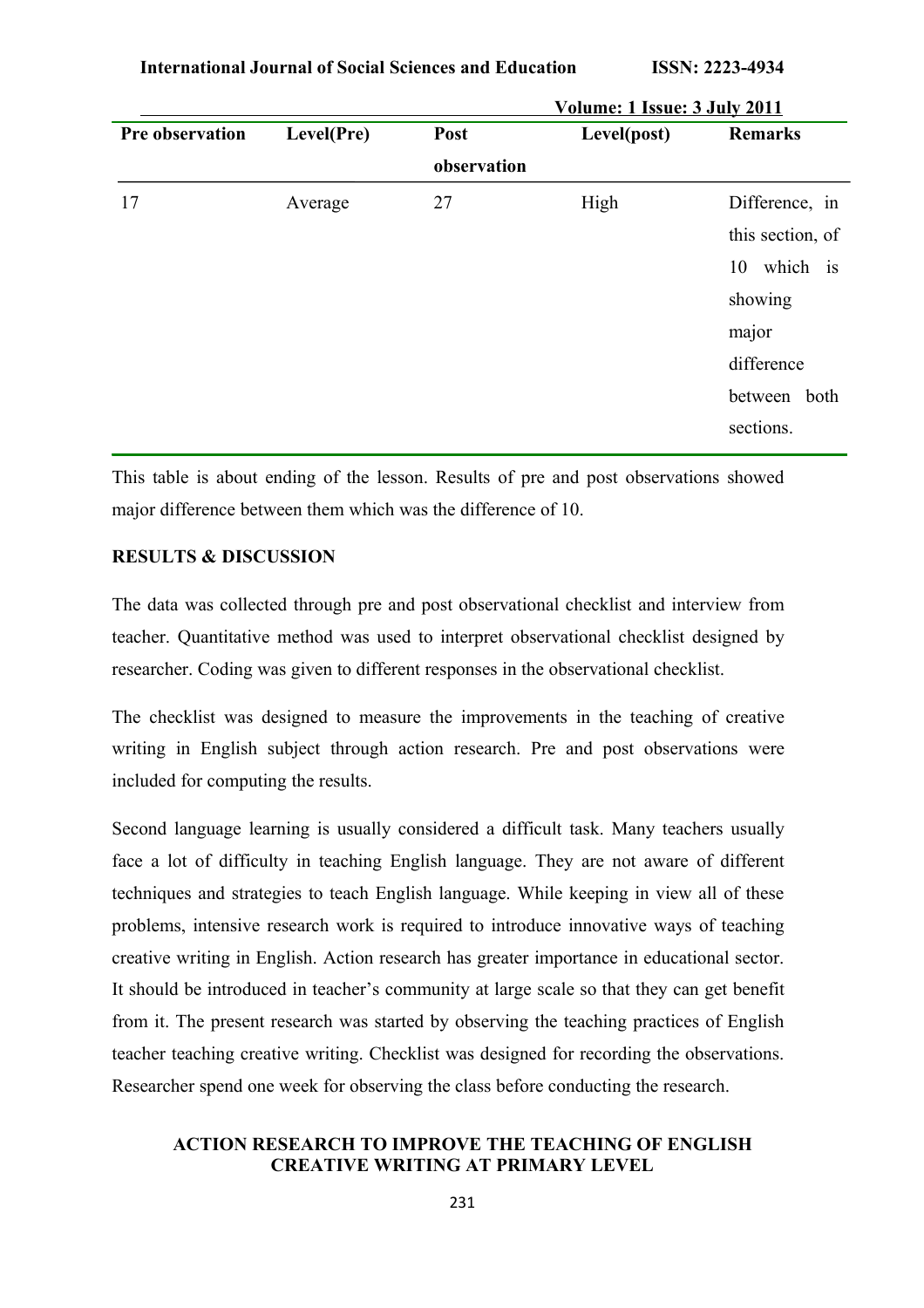Punishment was a big tool in teacher's hand for modifying student's behavior. Such classroom practices did not guarantee the healthy classroom environment for successful teaching learning process. The designed checklist was used for recording observation. Observations were recorded on daily basis. Researcher observed that objectives designed in action phase were meeting successfully. There was significant difference in the results of pre & post observations.

These approach provided opportunities for teacher to interact with her students and to know about their weakness and strengths. She was able to reflect on her teaching practices. When students were given freedom, they were able to express their abilities and weaknesses openly. The approach also enabled them to learn and interact with each other as well. It was also observed that before conducting this research, there was one way communication between teacher and students but during this research, there was two way communication. Teacher was also realizing that reward or encouraging students was more powerful than punishment. It was observed that teacher was trying to relate the content with the real life examples. This discussion has revealed that use of incentive, interesting activities and modifying teaching methodologies according to the nature of content and activities brought positive results regarding students' learning. Teachers can make the teaching learning process interesting by modifying their teaching practices.

Few tips and techniques were suggested to teacher to deal with all the problems. Teacher admired the action research process. She said that it provides a systematic way for identification and solution of problems. She acknowledged its educational importance. Classroom teacher strongly appreciated the importance of action research for professional development. She was very happy that students were taking interest in the learning of English creative writing. She showed her willingness to use it in future and modify her teaching methodologies according to the psychological needs of the students. The school principle also appreciated the efforts.

### **RECOMMENDATIONS**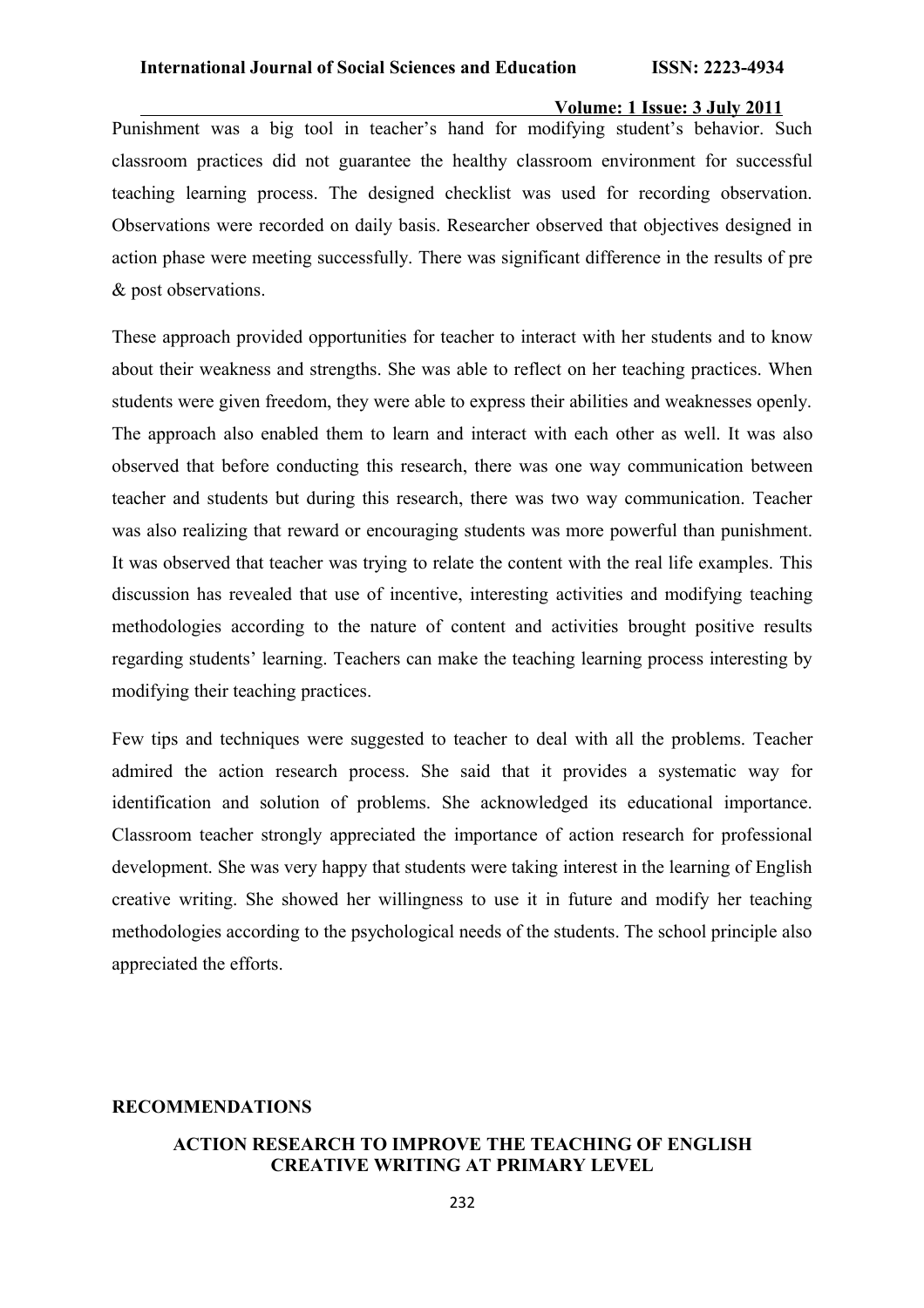The action research was conducted to improve the teaching creative writing in English through action research. The methodology used in the research, was plan, act, reflect and observe and then revised plan. The conclusion, drawn from the analysis of data, highlighted that it was a successful experience to give training of action research to English teacher. She learned that how she can enhance her professional skill while using this approach. This research gave her insight to modify her teaching methodologies and views about teaching learning process, to use interactive methodologies and to match her teaching methodologies with the psychological level of the students. In brief, teacher was satisfied with this research and was anxious to use it in the future. She got awareness that how she can solve her problems related to teaching. It will help her in her professional development. One of the major recommendation made by the researcher is "Action research has greater educational importance but mostly teachers are unaware of action research. It should be introduced at large scale in the educational community so that they can also be aware of its importance and successful results and Orientation of action research should also be given to the educators, policy makers, educational administrators and those serving the educational community.

## **REFERENCES**

Burn, A. (2010). *Doing action research in English language teaching*. New York:

Routledge.

Byrnes, J. P. & Wasik, B. A. (2009). *Language and literacy development*. New York:

The Guilford Press.

Cohen, L., & Manion, L. (1994). *Research methods in education*. (4<sup>th</sup> ed.). London:

Routledge.

Ings, R. (2007). Teaching creative writing at primary level Retrieved on 16/01/10 from

### http://www.esmeefairbairn.org.uk/docs/WIP\_web.pdf